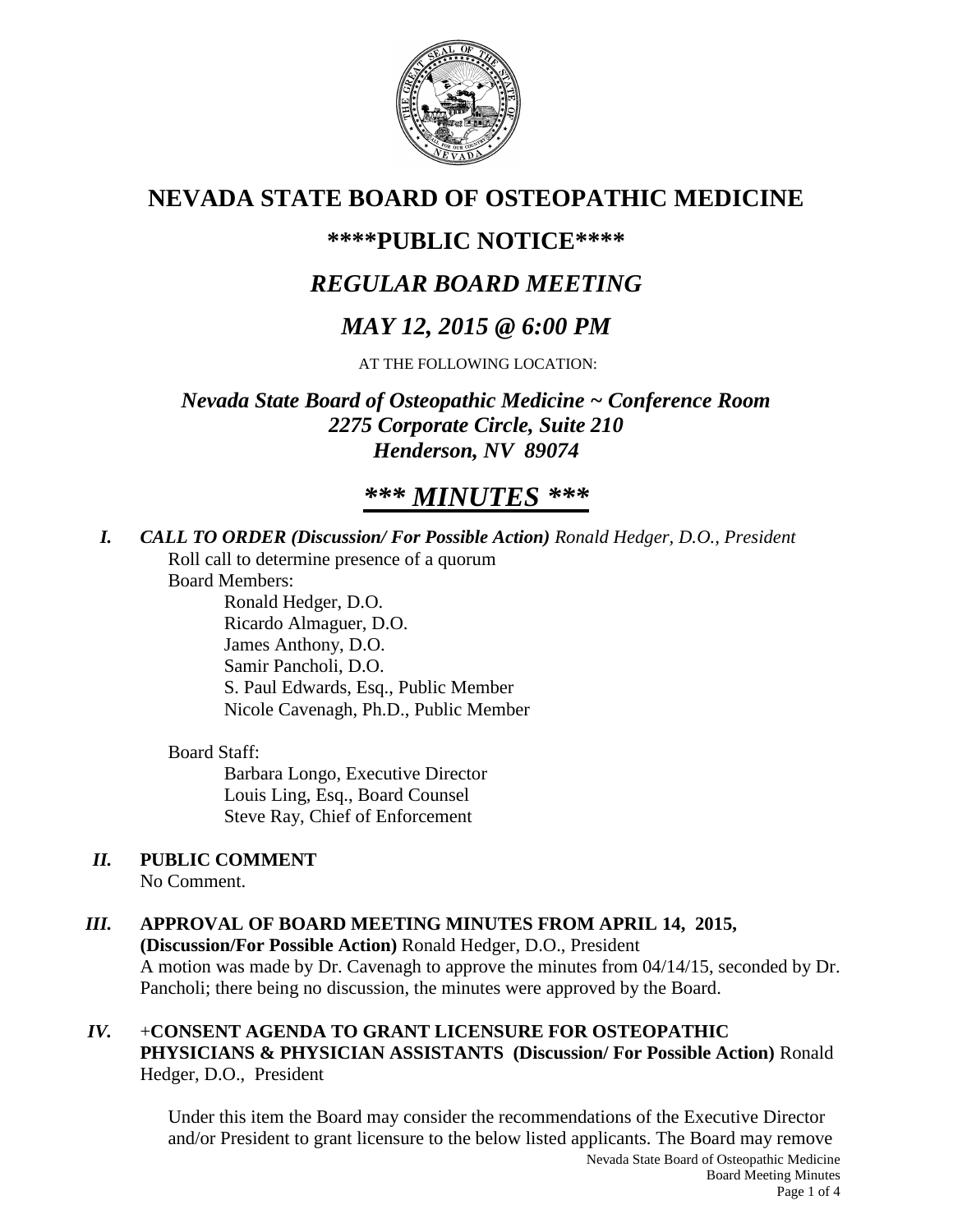any applicant's name from the consent motion, but may not discuss the contents of the application for licensure without the applicant present following proper notice pursuant to the open meeting law.

Consent agenda to grant FULL LICENSURE to the following applicants:

### **Physician Name Specialty**

Lisa Chenevert, D.O. - Endorsement Family Medicine Christine Estrada, D.O. – Endorsement Family Medicine Walter Kelley, D.O. - Endorsement Clinical Pathology Dina Navarro, D.O. - Endorsement OB/GYN Christopher Varona, D.O. – Reinstatement Family Medicine Mac Wayment, D.O. – Endorsement Pediatrics

Colleen Burke, PA-C Erik Evensen, D.O.

### **Special Licenses NRS.633.411**:

Zeshan Mudasir, D.O. Valley – Neurology Lisa Tartaglio, D.O. Valley – Neurology

## **Physician Assistant Supervising Physician**

Shamla Badery, D.O. Valley – Internal Medicine Glenn Barnes, D.O. Valley – Family Medicine Dawn Brown, D.O. UNSOM – General Surgery Azadeh Brumand, D.O. Valley – Internal Medicine Ori DeVera, D.O. Valley – Family Medicine Mark Donnelly, D.O. Valley – Family Medicine Amanda Fagan, D.O. Valley – Family Medicine John Garrison, D.O. Valley – Internal Medicine Kevin Howard, D.O. Valley – Internal Medicine Shain Howard, D.O. Valley – Orthopedic Surgery Brandon Jensen, D.O. Valley – Internal Medicine Navin Muliyil, D.O. Valley – Internal Medicine Shalin Pandya, D.O. Valley – Internal Medicine Parag Parekh, D.O. Valley – Internal Medicine Young In Park, D.O. Same Valley – Internal Medicine Kevin Sagers, D.O. Valley – Orthopedic Surgery Justine Suba Cohen, D.O. Valley – Family Medicine Thinh Tang, D.O. Valley – Internal Medicine Eugene Van, D.O. Valley – Internal Medicine

A motion was made by Dr. Pancholi to approve the above licensee, seconded by Mr. Edwards, there being no discussion; the license was approved by the Board.

# *V.* **CONSIDERATION/APPROVAL OF ORDER OF FULFILLMENT OF SETTLEMENT TERMS REGARDING JEFFERY PENDER, D.O., IBM RICARDO ALMAGUER, D.O., (Discussion/For Possible Action),** Ronald Hedger, D.O., President Ms. Longo explained that Dr. Pender entered into a settlement agreement with the Board for

non-reporting of a medical malpractice claim Dr. Pender has now fulfilled the terms of his settlement agreement. A motion was made by Dr. Anthony to approve the order of fulfillment, seconded by Dr. Pancholi, and approved by the Board. The IBM was recused from voting.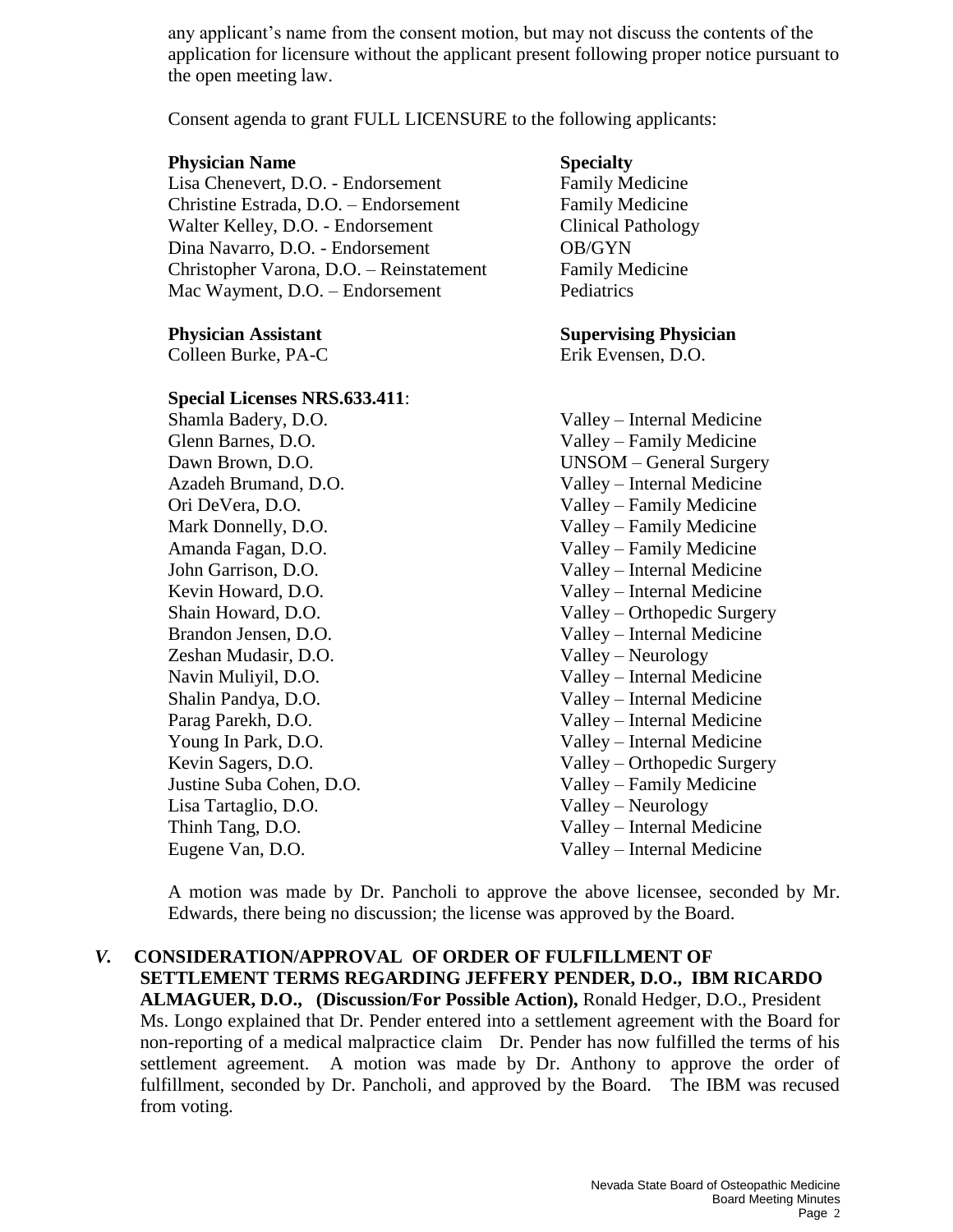*VI.* **CONSIDERATION/APPROVAL OF ORDER OF FULFILLMENT OF SETTLEMENT TERMS REGARDING SAMUEL WINTER, D.O., IBM RICARDO ALMAGUER, D.O., (Discussion/For Possible Action),** Ronald Hedger, D.O., President Ms. Longo explained that Dr. Winter entered into a settlement agreement with the Board for non-reporting of a medical malpractice claim Dr. Winter has now fulfilled the terms of his settlement agreement. A motion was made by Dr. Pancholi to approve the order of fulfillment, seconded by Dr. Anthony, and approved by the Board. The IBM was recused from voting.

## *VII.* **CONSIDERATION AND POSSIBLE ACTION REGARDING NOTICE OF NON COMPLIANCE BY DAVID MOON, D.O., WITH CERTAIN TERMS OF THE SETTLEMENT AGREEMENT AND ORDER ENTERED OCTOBER 30, 2014, IBM RONALD HEDGER, D.O., (Discussion/For Possible Action), Ricardo Almaguer, D.O., Vice President**

Mr. Ling explained that if Dr. Moon was in non-compliance with any terms of the settlement agreement we set it up that he was allowed one opportunity to cure that non-compliance and then if he failed to comply with that same term a second time, the Board could take further disciplinary action. At the time that the Board's staff filed the notice of non-compliance, Board staff had no idea if he would cure the non-compliance of scheduling a telephone conference with Dr. Patterson and to work with Dr. Patterson towards the records review. Dr. Patterson was having a hard time getting Dr. Moon to understand that it was important to actually have this phone call. He gave Dr. Moon several opportunities to comply and finally he gave Dr. Moon a deadline, which Dr. Moon missed, and Dr. Patterson then notified Board staff of that violation. Board staff then filed the notice of non-compliance. After receiving the notice, Dr. Moon did have the conversation with Dr. Patterson and presently is in compliance with the agreement. Because Dr. Moon has cured his non-compliance, the notice and presentation to the Board stands as the official first strike under the settlement agreement for the provisions at issue. This is a necessary step should he fail to comply with these requests from Dr. Patterson in the future. There is no action to be taken by the Board on this item.

Dr. Pancholi asked why Dr. Moon had a list of questions, but what is being done to correct these issues that Dr. Patterson has with Dr. Moon's records.

Mr. Ling stated that after Dr. Moon contacted Dr. Patterson, they jointly developed policies and procedures for the use of physician assistants and for pain management at his practice. Now that they have those in place and he just got his first set of records, he is going to compare those records to the standard of care and the policies and procedures they created. Dr. Patterson is going to compare these records and let Dr. Moon know what he has to change to come into compliance with standard of care.

No action was taken.

*VIII.* **CONSIDERATION/APPROVAL TO CHANGE BOARD MEETING START TIMES FROM 6:00P.M. TO 5:30P.M. BEGINNING WITH THE JUNE 9th, 2015 BOARD MEETING. (Discussion/For Possible Action),** Ronald Hedger, D.O., President A motion was made by Mr. Edwards to change the meeting time to 5:30 p.m. starting with the June  $9<sup>th</sup>$ , 2015 Board meeting, seconded by Dr. Anthony, there being some discussion; the motion was approved with Dr. Pancholi opposed.

## *IX.* **EXECUTIVE DIRECTOR'S REPORT**

- a. Financial- Compilation Statement
- b. Licensing